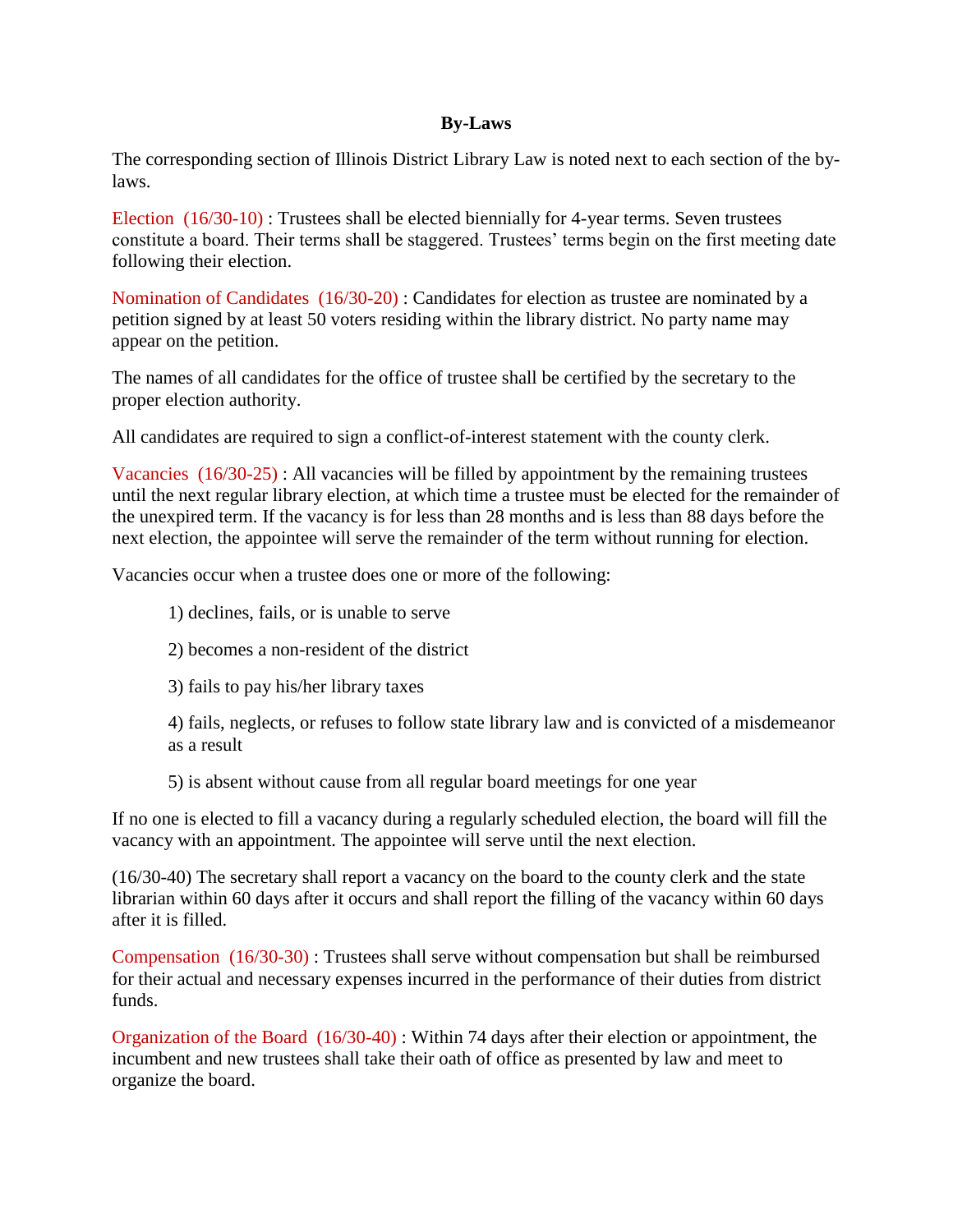The first action taken at the meeting shall be the election of a president, a vice-president, a secretary, and a treasurer from among the trustees. The secretary shall then record the membership of the board.

Trustees duly elected or appointed as certified by the appropriate election authority or appointing authority shall be qualified to serve as trustees under this act. The required oath shall be taken and subscribed before a notary public or the secretary of the board.

The oath reads:

"I do solemnly swear that I will support the Constitution of the United States, and the Constitution of the State of Illinois, and that I will faithfully discharge the duties of the office of trustee of the VWPLD to the best of my ability."

Within 60 days after the organization of the board, the secretary shall file, with the county clerk and with the Illinois state librarian, a statement listing the names and addresses of the trustees and officers and their respective terms in office.

Officers shall serve until the next regular election of trustees, for terms not to exceed 2 years, and will continue in office until their successors are elected by the board. A vacancy in any office shall be filled by the board for the unexpired term.

Duties of Officers (16/30-45) : The duties of the officers of the board are:

1) The president shall preside over all meetings, appoint members of committees, and perform other such duties as the district may specify in its by-laws, policies, or other appropriate action. In his or her absence, the vice-president shall preside at meetings. If there is no vice-president, a temporary chairman shall be elected by the board. Neither the president nor any member acting in the absence of the president shall have veto powers.

2) The treasurer shall keep and maintain accounts and records of the district during his or her term in office, including a record of all receipts, disbursements, and balances in any funds.

An audit for each fiscal year shall be conducted by an accountant licensed to practice public accounting under the laws of the state of Illinois. At least three copies of the audit shall be filed with the board no later than the 90th day following the completion of the fiscal year. The audit report shall be filed with the state comptroller within 6 months after the close of the fiscal year. The audit shall include (1) total cash receipts from all sources; (2) total disbursements; and (3) discrepancies. The audit shall also certify (1) cash on hand as of July 1; (2) cash in the Working Cash Fund as of July 1 and the amounts outstanding and due to this fund; and (3) any other information deemed pertinent by the trustees. (Governmental Account Audit Act (50 ILCS 310/2 & 3) (from Ch. 85, par.702 & 703)).

The treasurer shall be bonded by the district. The amount of the bond shall be based upon a minimum of 50% of the total funds received by the district in the last fiscal year. Others who have access to district funds shall be bonded in the same amount. The cost of the bonds shall be paid by the district. All checks for disbursement of funds must be signed by two authorized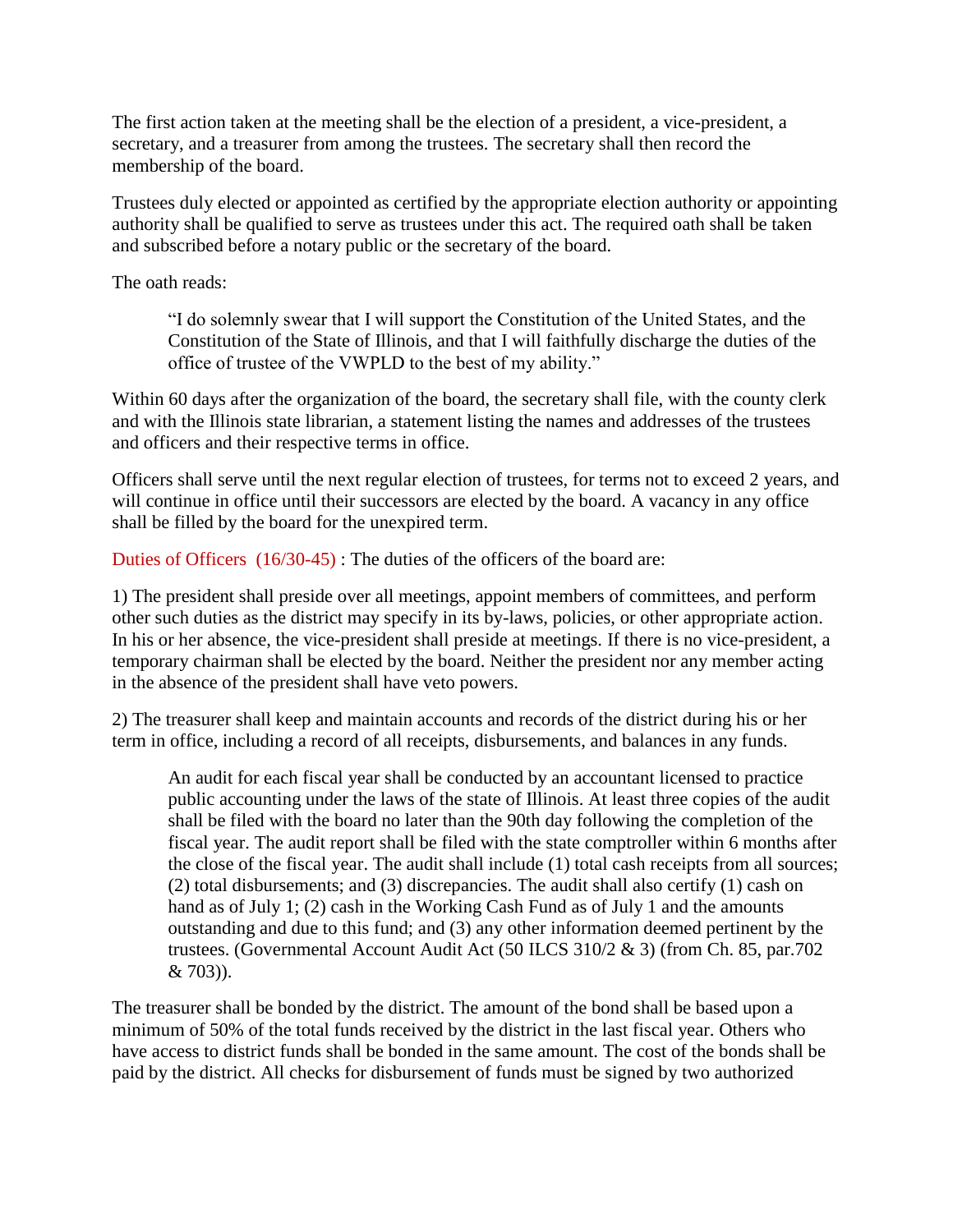persons. Those authorized to sign checks for the district are the treasurer, the president, the library director, and the business manager.

By law, any person, entity, public body, or agency having library district funds, property, or records in their possession must upon demand by any trustee transfer and release all such to the treasurer.

3) The secretary shall keep and maintain appropriate records for his or her term in office and shall include a record of the minutes of all meetings, the names of those in attendance, the ordinances enacted, resolutions, rules, and regulations adopted, and any other pertinent information which affects the operation of the district (16/30-65). The records shall be audited by two other trustees appointed by the president and shall be conducted each fiscal year and upon the change of secretaries. The audit report shall be filed no later than the 90th day following the completion of the fiscal year. The report shall certify the accuracy of the records of the secretary, their completeness, and list the discrepancies, if any. The report of the audit of the secretary's records shall be made a part of the secretary's records. The secretary shall have the power to administer oaths and affirmations for the purpose of complying with the Illinois Public Library District Act.

4) The board shall take whatever action is deemed necessary to cure the discrepancies reported to it by any audit committee.

Committees: There are four standing committees appointed by the president after each election and reorganization of the board. An administrative staff member serves as an ex-officio member of each standing committee. The committees meet as needed and are subject to posting and recording requirements as set by the Open Meetings Act. The committees are:

- 1. Finance Committee: This committee shall consist of the treasurer and one other trustee. Their responsibilities include, but are not limited to, drafting a preliminary budget, managing library funds and investments, and drafting the annual levy.
- 2. Personnel Committee: This committee shall consist of at least two trustees. Their responsibilities include, but are not limited to, reviewing personnel policies and job descriptions and assuming a leadership role in the resolution of any personnel conflict which cannot be resolved by the director.
- 3. Policy Committee: This committee shall consist of at least two trustees. Their responsibilities include, but are not limited to, reviewing drafts of new and amended policies before presentation to the full board.
- 4. Property Committee: This committee shall consist of at least two trustees. Their responsibilities include, but are not limited to, reviewing and recommending large maintenance projects to the board and overseeing those projects.

# *Adopted October 13, 2021*

Meetings / Quorum / Voting (16/30-50) : The board will meet a minimum of nine times each fiscal year. Each year the board must specify by ordinance the time, place, and dates. Special meetings may be called by the president, secretary, or by any 4 trustees. Board members shall attend all meetings and committee meetings to which they are assigned and shall carry out all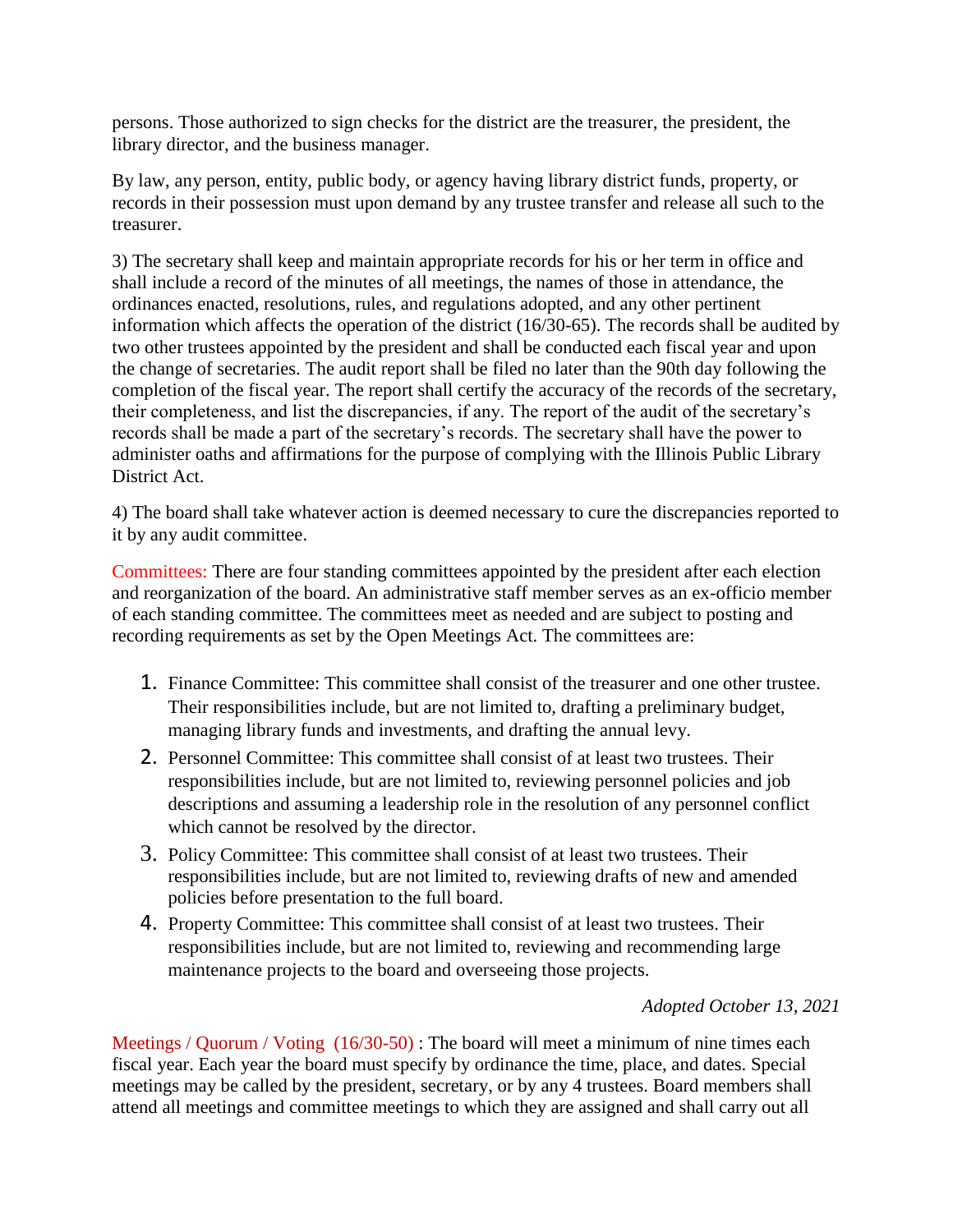special assignments promptly. The library director shall also attend all board and committee meetings to which he/she is assigned, except those meetings or parts of meetings in which the library director's salary and tenure are discussed. The library director and the board president will create the agenda for each meeting. It is the library director's responsibility to post all meeting agendas and minutes in accordance with the Open Meetings Act adopted by the State of Illinois (5 ILCS 120/). The board will follow all state laws governing meetings of public bodies and will adhere to the rubrics of the Open Meetings Act.

A quorum is 4 trustees. Votes must pass by a majority of those present. The secretary will record the results of all votes taken and will note absentees and abstentions.

**Virtual meetings:** A quorum need not be physically present at a meeting if the requirements in section 7(e) of OMA for a remote meeting during a public health disaster are met. These requirements are:

- A proper disaster declaration is in place;
- the president has determined that in-person meetings are not practical or prudent;
- all members are verified and can hear one another and all discussion and testimony;
- if the public is present, they can hear all discussion, testimony and votes of the members, and if public attendance isn't feasible because of the disaster, the board must make alternative arrangements for access (and provide notice), such as by telephone or a webbased link, for any interested member of the public to contemporaneously hear all discussion, testimony, and roll call votes;
- one board member, chief legal counsel, or chief administrative officer (e.g. the library director) must be physically present at the regular meeting location, unless unfeasible;
- all votes must be conducted by roll call;
- proper notice must be given, and any closed session must be recorded;
- members attending remotely count towards a quorum and may fully participate;
- $\bullet$  in additions to the requirements of section 2.06, the board must also keep a verbatim record, either audio or video, of the open meeting, and make the recording available to the public;
- the board bears all costs.

*Adopted April 14, 2021*

**Virtual attendance**: If a quorum is present, a majority of the board may allow a member to attend the meeting by "other means," but only if the member is prevented from physically attending because of one of the following reasons:

- personal illness or disability;
- employment purposes or the business of the board; or
- a family or other emergency.

*Adopted April 14, 2021*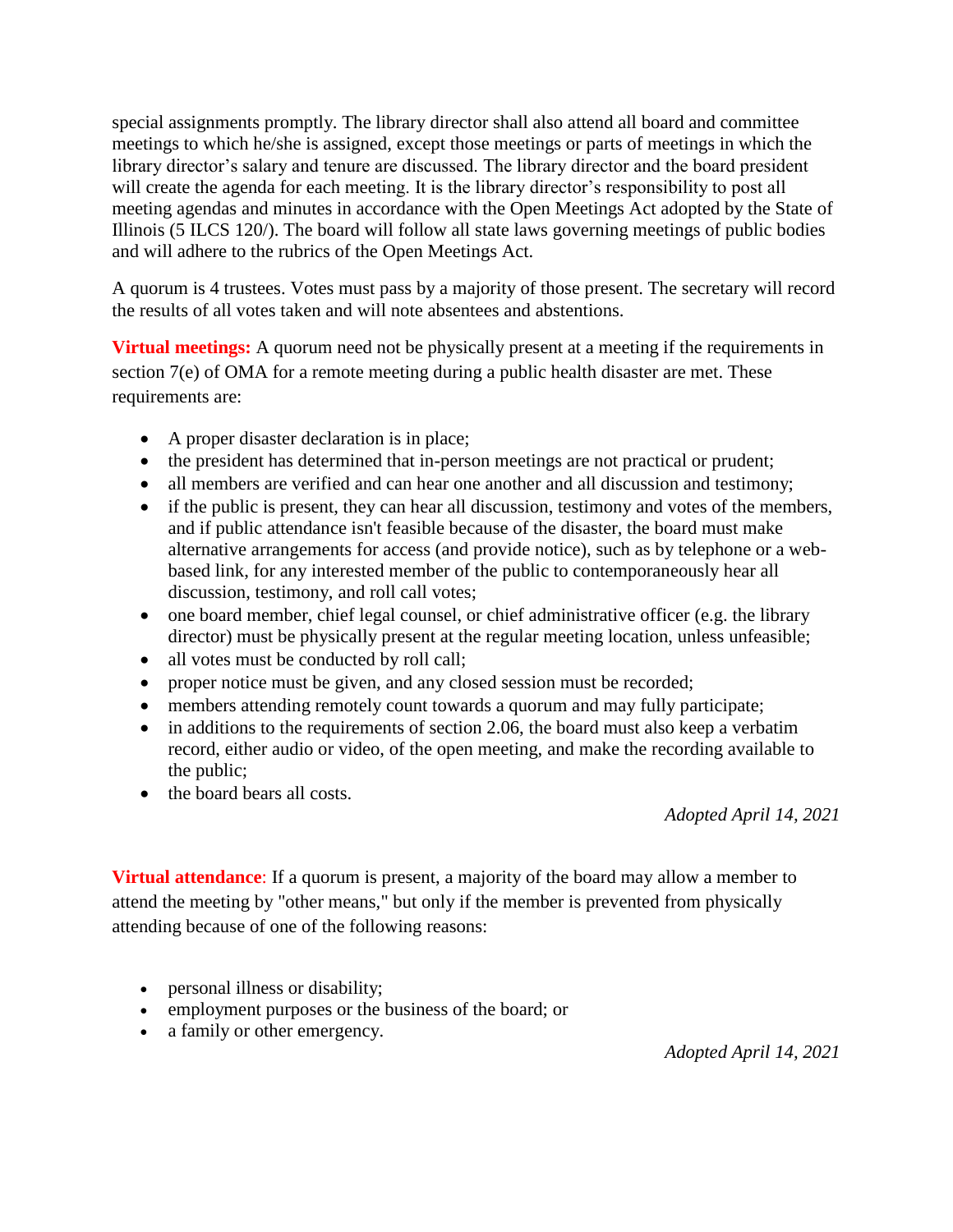**Postings**: The library director, or his or her designee, will post all board meeting and committee meeting agendas on the library's website and on the library's front door no fewer than 48 hours before the meeting. Approved minutes from all meetings will be posted on the library's website no fewer than three business days after approval. Minutes will remain on the library's website for one fiscal year before being removed. Physical copies of agendas and minutes will be kept in the library's records indefinitely.

**Public Comment**: Visitors are asked to introduce themselves and present any issues they wish to discuss. Visitors wishing to address specific agenda items will be granted two to five minutes at the discretion of the board president, not to exceed a total of twenty minutes.

#### *Adopted 2/21/2019; Amended 8/19/2020*

Penalty for Trustee's Failure or Neglect to Discharge Duty (16/30-52) : Any trustee who fails or neglects to discharge any duty imposed upon him or her by library law is guilty of a petty offense and shall be fined not less \$25 or more than \$100 for each offence.

Powers of the Board of Trustees (16/30-55) : The board of trustees of a district shall carry out the spirit and intent of this act in establishing, supporting, and maintaining a public library or libraries within the district and for providing library service.

### **BOARD OF TRUSTEES**

Responsibility and Authority : The responsibility and authority of the board of trustees of the VWPLD is derived from the statutes of the state of Illinois.

The creation of public library districts was initiated by the passage of the Public Library District Act, effective July 17, 1967 (Illinois Laws 1967, p. 1684). The actions of the board of trustees are regulated by Article 4 of this act.

The board shall hire and set the salary of a qualified library director and pay an adequate salary within the means of the budget. The library director shall take primary responsibility for the administration of the library. The director shall have the authority to hire such other employees as may be necessary, to fix their compensation, and to remove such appointees, subject to the approval of the board. The board may also retain legal counsel and professional consultants as needed. (16/30-55.35)

The board shall determine and adopt written policies to govern operation, use, and programs of the library and shall adopt by-laws for board procedures. The library director shall recommend needed policies to the board and supply examples and sources of information. The library director shall carry out the policies as adopted by the board, interpret policies to staff and public, provide the board with recommendations and materials for study, and administer the library within the framework of the library's goals, objectives, policies, and budget.

The library director shall prepare two annual budgets in consultation with the staff, the board, and the library's legal counsel.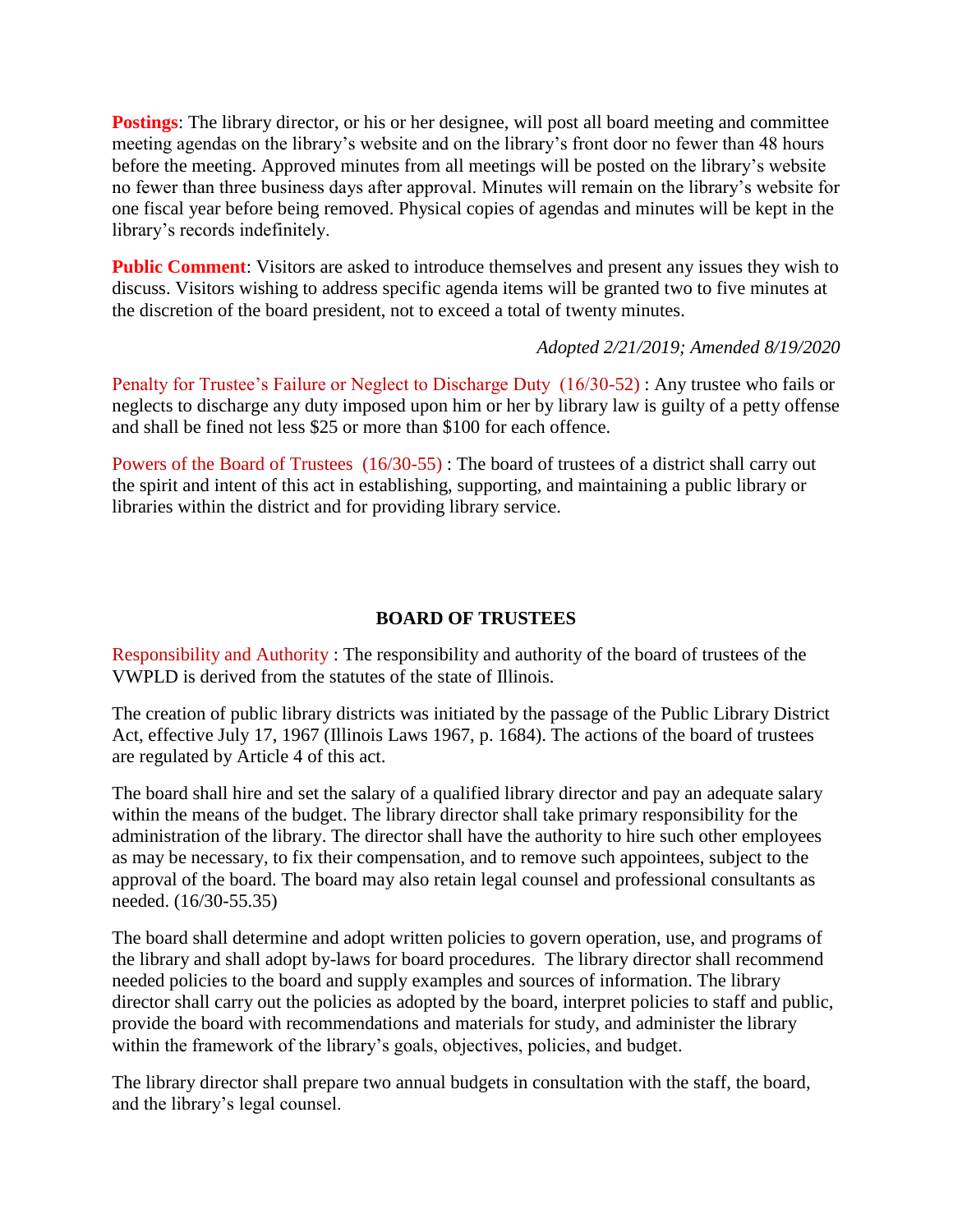- 1) first, the appropriation ordinance form, which anticipates the needs for the coming year;
- 2) second, an operations budget, once the income from taxes is determined.

The board shall work with the library director to formulate these budgets so that they are adequate to carry out the library's goals and objectives within the limitations of state law (75 ILCS 16/30-85). The library director shall supply the facts and figures to the board to aid in interpreting the library's financial need. The board and library director shall see that complete and accurate records concerning finances, personnel, property inventory, and annual reports are on file at the library.

# **The Board:**

1) may enact, amend, and rescind ordinances and may make and adopt regulations and resolutions for their own guidance and for the government of the library that are expedient and not inconsistent with library law. (16/30-55.5)

2) controls the expenditure of all money collected for the library. (16/30-55.10)

3) make purchases under this act in compliance with the Local Government Prompt Payment Act. (16/30-55.12)

4) is responsible for the supervision and care of the library building and grounds and will direct any building construction and remodeling. (16/30-55.15)

5) may purchase or lease real or personal property for use by the library. Any contract for installment payments may not exceed 20 years, including loans or bonds for new construction. The library may make a refunding loan agreement not to exceed 20 years. (16/30-55.20)

6) may sell or otherwise dispose of real or personal property no longer necessary or useful for library purposes. The library may lease property not currently in use. Contracts may not exceed more than 20 years. (16/30-55.30) The property may be sold or disposed of at a public sale as follows:

a) personal property of any value may be donated or sold to any other tax-supported library or to any library system operating under the provisions of the Illinois Library System Act under terms or conditions determined by the board.

b) personal property having a unit value of \$1,000 or less may be disposed of as determined by the board.

c) personal property having a value of more than \$1,000 but less than \$2,500 may be displayed at the library, and a public notice of its availability and the date and the terms of the proposed sale shall be posted.

d) in all other cases, the board shall publish notice of the availability and location of the real or personal property and the date and the terms of the proposed sale, giving the notice once each week for 2 successive weeks. The notice shall be published in one or more newspapers published within the district or, if there is no such newspaper, then at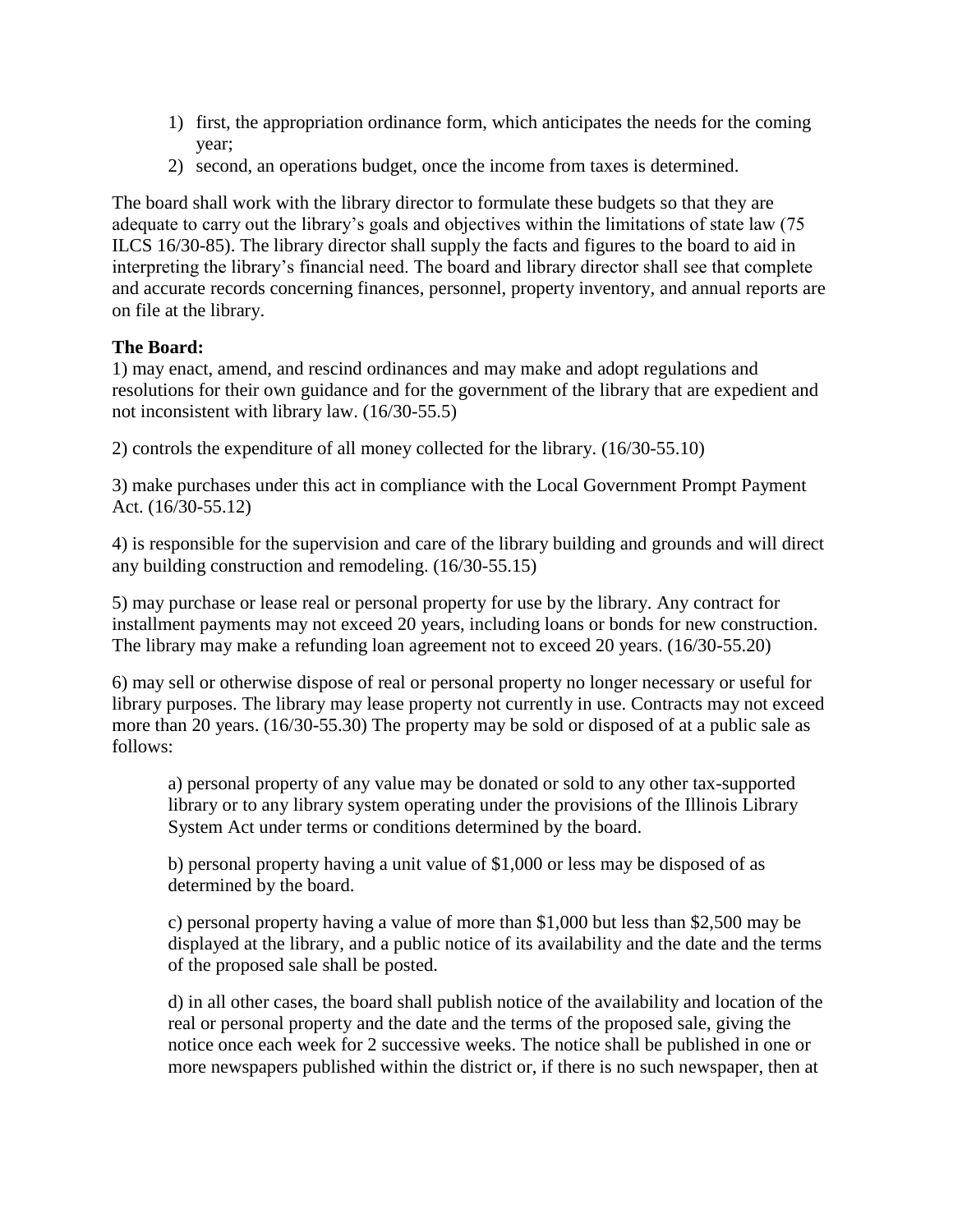least once in a newspaper of general circulation in the district and published in the county that contains all or the larger portion of the district.

e) on the day of the sale, the board shall proceed with the sale and may sell the property for a price determined by the board or to the highest bidder. Where the board deems the bids inadequate, it may reject the bids and re-advertise the sale. (16/30-55.32)

7) may contract with public or private entities for the purposes of providing or receiving library services. The contract must maintain equity of cost for services to non-residents. (Charges for such service should be comparable to costs for library district residents.) The contract for services to non-residents should include a statement that the contracting party is financially responsible for the loss or damage to any library materials provided to non-residents under the contract. (16/30-55.40)

8) may contract with other libraries to provide a common library or joint services. (16/30-55.45)

9) may enter into contracts and may take title to any property acquired by it for library purposes. (16/30-55.50)

10) may exclude from the use of the library any person who violates library policy. (16/30- 55.55)

11) may offer library services to people residing outside the district. (16/30-55.60)

12) may conduct programs to encourage the addition to the district of adjacent areas without local tax-supported library service and may spend funds for this purpose. (16/30-55.65)

13) may provide, by ordinance, fines and penalties for injury to any book or other library material or to any real or personal property belonging to or in the custody of the library and for failure to return any book or other material or personal property belonging to or in the custody of the library. (16/30-55.70)

14) shall invest funds in accordance with the Public Funds Investment Act. (16/30-55.75)

15) may exercise the power of eminent domain in accordance with the Eminent Domain Act. (16/30-55.80 & 16/30-55.82)

16) may accumulate and set apart as reserve funds portions of the unexpended balances of the proceeds received from taxes or other sources, for the purpose of providing self-insurance against liabilities of the district. (16/30-55.85)

17) may join the district and its employees or trustees as a member or members of the Illinois Library Association and the American Library Association or any nonprofit, nonpolitical group whose purpose improves library service and/or the skills of library staff as they relate to their position(s). The board may provide for the payment of membership dues, fees, and assessments to the associations. (16/30-55.90)

18) may participate in maintaining a historical museum or library located in the district. (16/30- 55.100)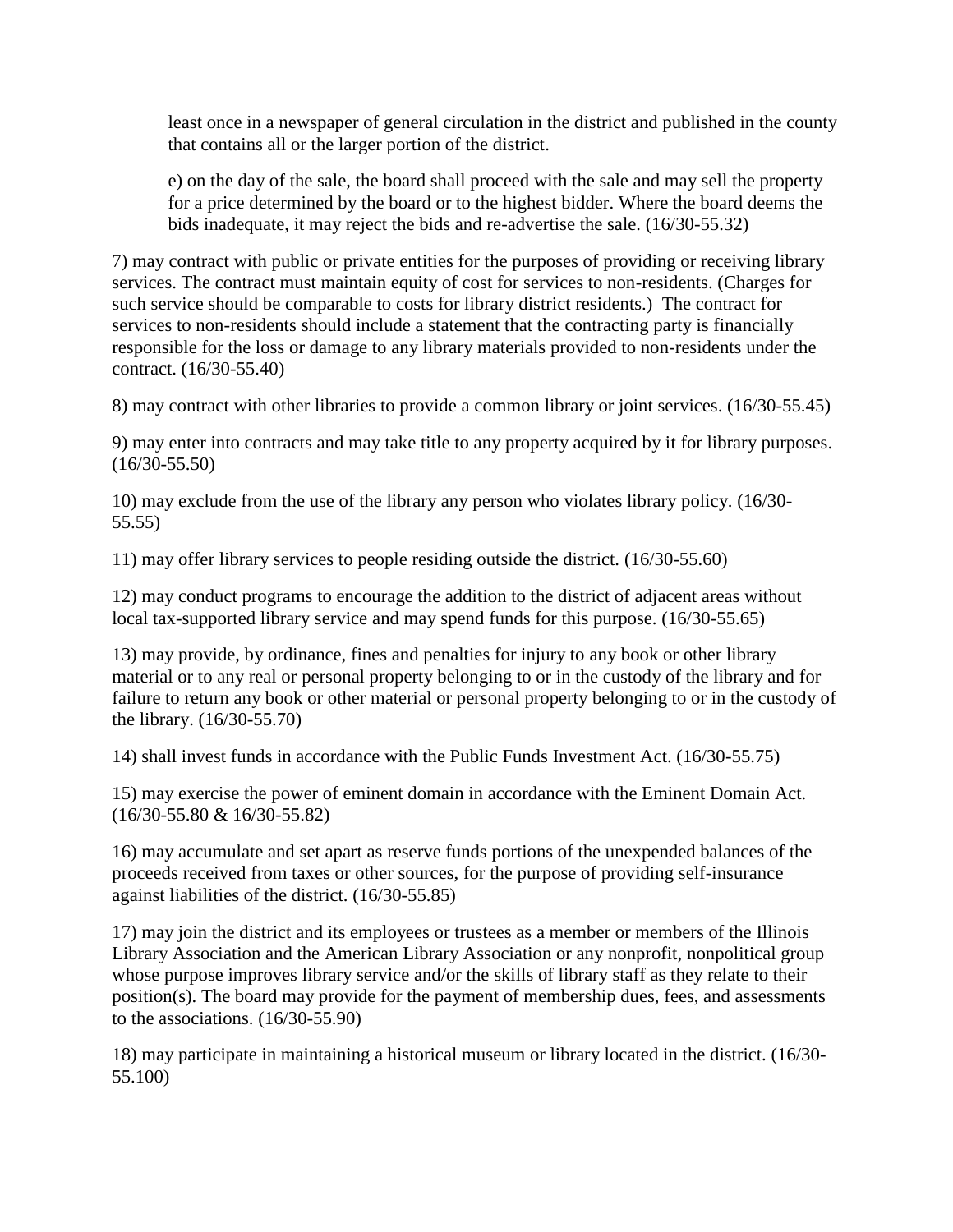19) shall adopt and review, at least every two years, a resolution for the selection of library materials and the use of library materials and facilities. No employee may be disciplined or dismissed for the selection of library materials when the selection is made in good faith and in accordance with the resolution required to be adopted under this section. (16/30-60)

20) On or before September 1 of each year, shall prepare a written report for the past fiscal year. The secretary shall file certified copies of the report on or before the due date with the Illinois State Librarian and in the library or libraries operated by the district, where the report shall be available for public inspection. The report shall include the following:

a) the audit of the secretary and the secretary's records,

b) a statement as to any change in the limits and boundaries of the district,

c) a statement as to property of any type acquired by the district by purchase, legacy, gift, or otherwise,

d) a statements as to the amount of accumulations and the reasons for the accumulations,

e) a statement as to any outstanding liabilities, including those for bonds still outstanding, and

f) any other pertinent information requested by the Illinois State Librarian.

g) where the dissolution of the district has been approved, the board shall prepare a final report. (16/30-65)

Goals, Needs, Evaluation and Communications : It shall be the duty of the board to determine the goals and objectives of the library and the methods of meeting them, to review the goals and objectives annually, and to evalutate progress. The library director shall provide assistance and direction in setting goals and objectives and in determining means of evaluation. The board shall relate the library and its programs to the community and its needs through systematic study of the community and through systematic analysis of library serviece. The library director shall participate fully in this process and prepare regualr reports on current progress and future needs.

The board is responsible to seeing that the public understands the objectives and goals of the library. It is also responsible for promoting good public relations whenever and wherever possible, to encourage use of the library, to inform the public of library programs, and to obtain citizen support for library development. The library direcotr handles the details of the communications program. The library director or his or her designee will use various platforms to communicate with the public including, but not limited to, local media outlets, social media, and the library's website.

**Website** : In accordance with state law, the libaray will maintain a website. This website will list the library's contact information, hours, board and financial infromation, and upcoming events.

**Social Media** : Only library supervisors will be able to post on the library's social media accounts. Any posts must align with the library's mission and core values.